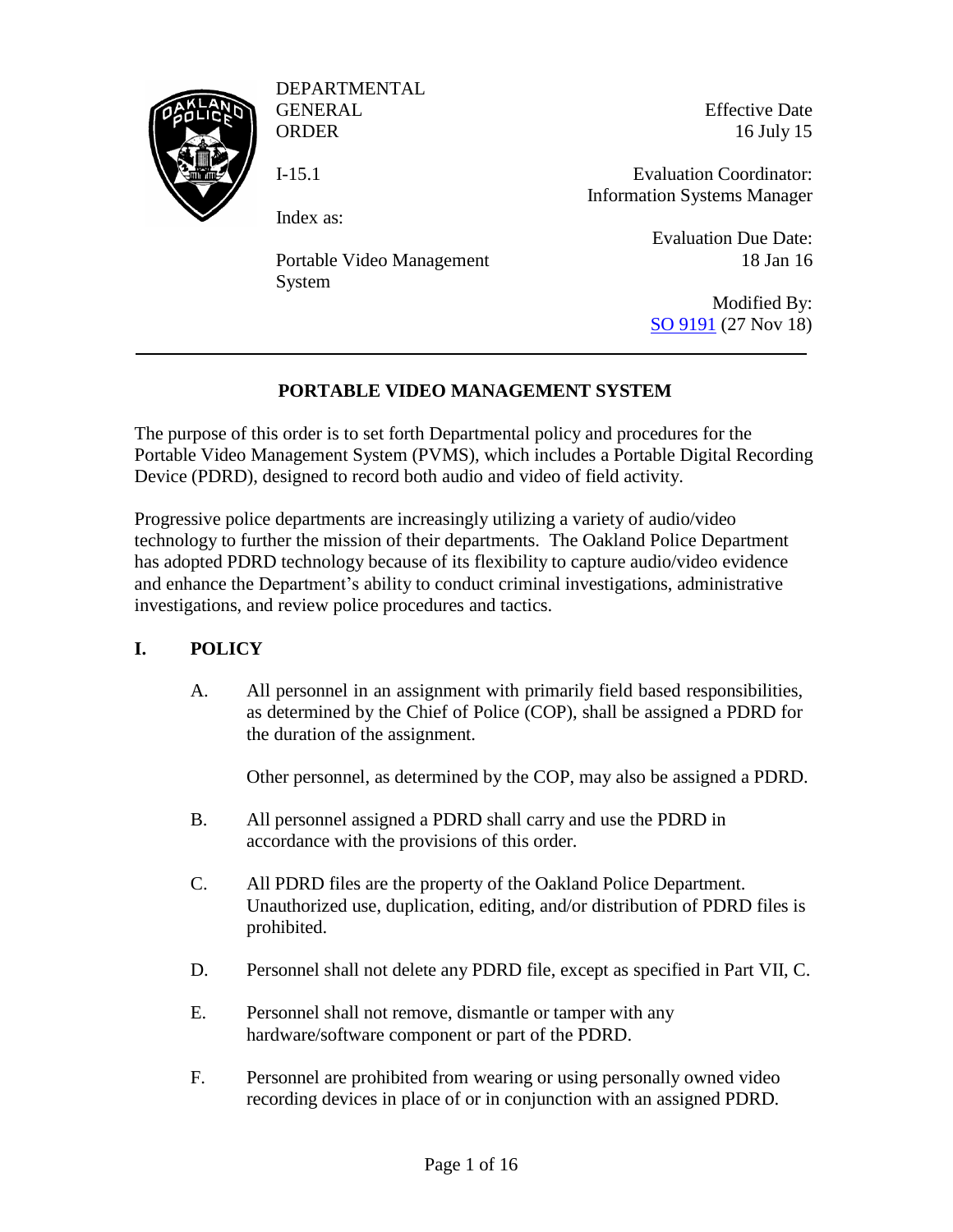- G. The Project Resource Management Unit is designated as the Custodian of Record for all PDRD data files.
- H. Personnel shall not intentionally use the PDRD recording functions to record any personal conversation of, or between another member/employee without the recorded member/employee's knowledge.
- I. Personnel shall not intentionally use the PDRD to record at Department facilities where a reasonable expectation of privacy exists (e.g., bathrooms, locker rooms, showers) unless there is a legal right to record and a Departmental requirement to record.
- J. Part II also applies to cover officers.

## **II. PDRD ACTIVATION AND DE-ACTIVATION**

A. Required activation

Members shall activate their PDRD under any of the following circumstances:

- 1. Citizen contacts to confirm or dispel a suspicion that the citizen may be involved, as a suspect, in criminal activity;
- 2. Detentions and Arrests;
- 3. Assessment or evaluation for a psychiatric detention (5150 W&I);
- 4. Involved personnel, as defined by DGO J-4, PURSUIT DRIVING, during a vehicle pursuit;
- 5. Serving a search or arrest warrant;
- 6. Conducting any of the following searches of a person and/or property:
	- a. Incident to arrest;
	- b. Cursory\* (i.e., patdown or limited weapons search);

\* Refer to Training Bulletin (TB) I-O.02, THE LEGAL ASPECTS OF SEARCHING PERSONS

- c. Probable Cause;
- d. Probation/Parole;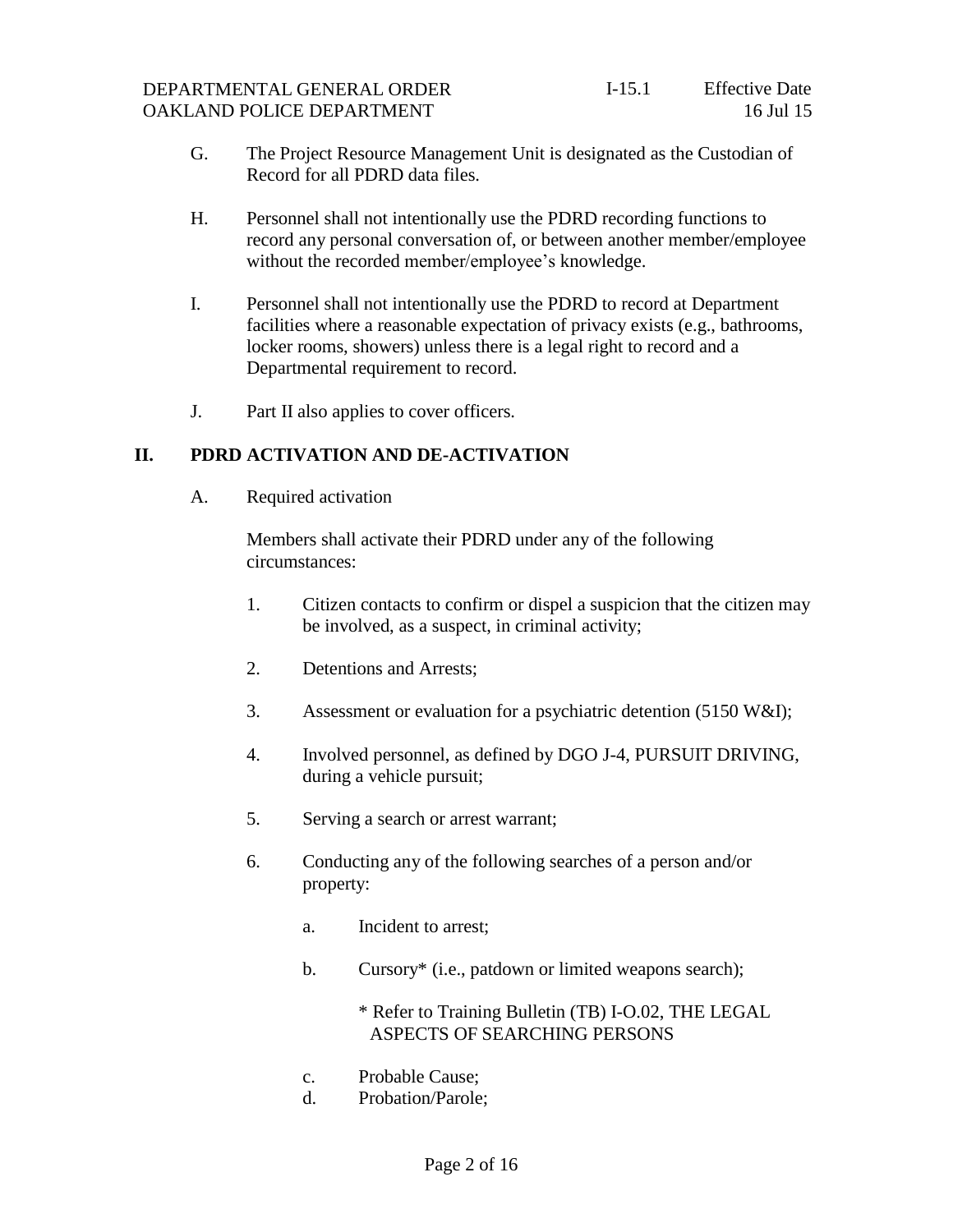- e. Consent; or
- f. Inventory
- 7. Transporting any detained or arrested citizen (excluding prisoner wagon transports); or
- 8. Upon the order of a higher ranking member.

#### **Members shall activate their PDRD prior to initiating the circumstances enumerated in Part II. A. 1-7, above.**

B. Crowd Control Operations

During crowd control, protest or mass arrest incidents members shall use their PDRD consistent with this policy, and when directed by the Incident Commander. The Incident Commander shall document their orders in an appropriate report (e.g. Operations Plan or After Action Report) and provide the orders to all personnel.

- C. PDRD Activation is not required under any of the following circumstances:
	- 1. Members taking a report when the information available to them indicates the suspect is not on the scene;
	- 2. During a preliminary investigation with a child abuse victim or a victim of a sexual assault;
	- 3. Members meeting with any Confidential Informant, as defined in DGO O-4, INFORMANTS; or
	- 4. Members on a guard assignment at a Police, Medical, Psychiatric, Jail or Detention facility. Members shall assess the circumstances (e.g., suspect's demeanor/ actions, spontaneous statements, etc.) of each guard assignment, on a continuing basis, to determine whether to discretionarily activate or de-activate their PDRD.
- D. De-activation of the PDRD
	- 1. Members shall not de-activate their PDRD, when it was activated as required by this policy, until one of the following occurs: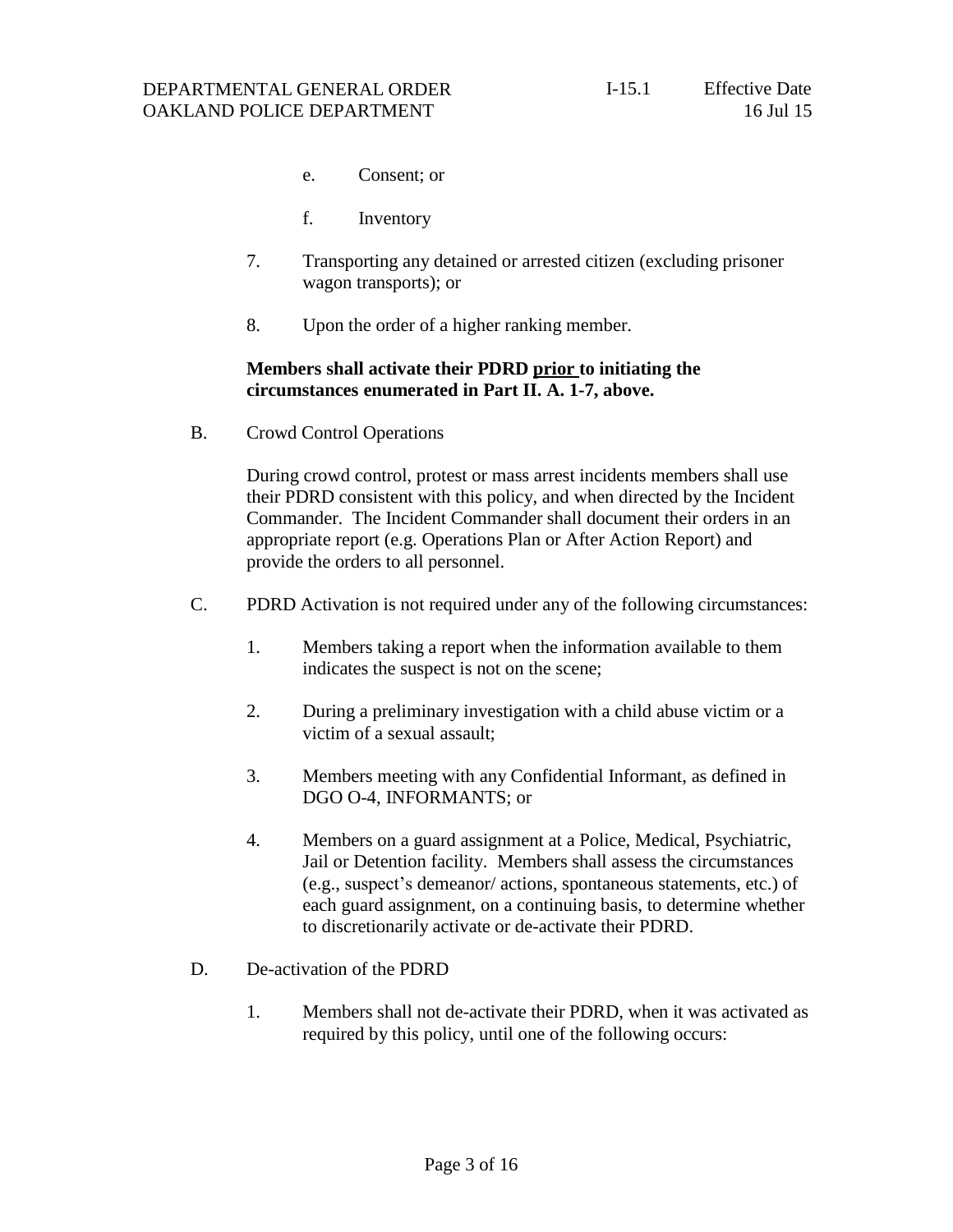- a. Their involvement in the citizen contact, arrest or detention has concluded or becomes a hospital guard (see part II, C, 4 above);
- b. They receive an order from a higher ranking member;
- c. They are discussing administrative, tactical or law enforcement sensitive information away from the citizen;
- d. They are at a location where they are not likely to have interaction or a chance encounter with the suspect (e.g. outer perimeter post, traffic control post, etc.);
- e. The searches requiring activation as enumerated in Part II, A have concluded and the member believes they will have no further interaction with the person;
- f. They reasonably believe the recording at a hospital may compromise patient confidentiality;
- g. A pursuit has been terminated and the member performs the required actions, as specified in DGO J-4, or notifies Communications they are in-service;
- h. They are interviewing an informant for the purpose of gathering intelligence. At the conclusion of the interview, the PDRD shall be re-activated until no longer required by policy; or
- i. They are meeting with an undercover officer. At the conclusion of the meeting, the PDRD shall be re-activated until no longer required by policy.

After a member de-activates their PDRD, it is their responsibility to ensure they re-activate their PDRD should the circumstances require it.

2. Statement taking

Personnel are authorized to use the PDRD to record statements in lieu of taking a written statement. PDRDs, however, shall not be used to record statements from child abuse or sexual assault victims.

a. Personnel shall advise or obtain consent from victims or witnesses when taking a PDRD recorded statement.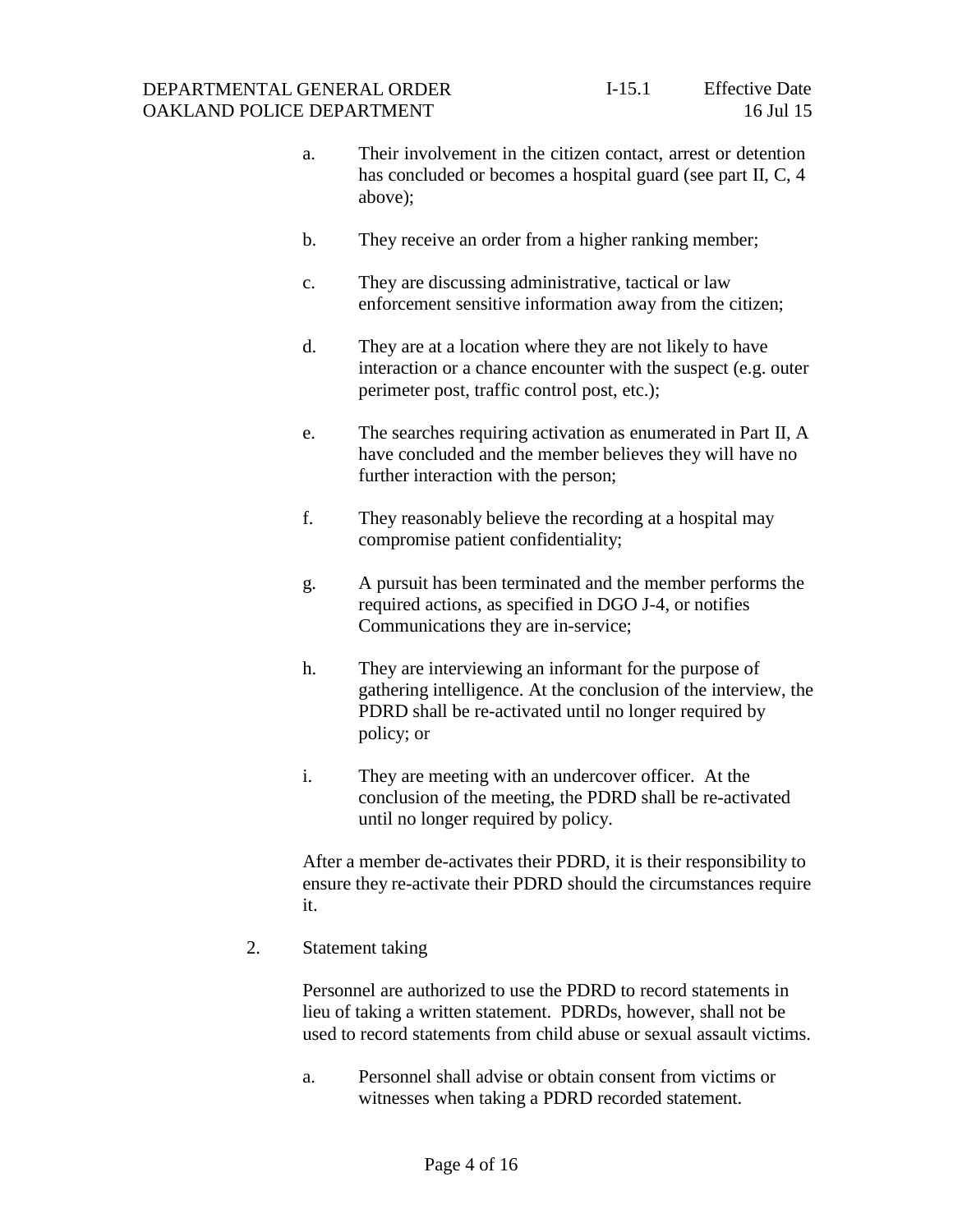- b. PDRD statements shall be recorded as an individual separate file, barring exigent circumstances. Therefore, during a required activation, where none of the de-activation criteria have been met, members may temporarily de-activate their PDRD to record individual separate statements.
- c. Personnel shall follow the steps below when de-activating their PDRD for statement taking:
	- 1). Prepare to immediately take the statement;
	- 2). De-activated the PDRD then immediately re-activate the PDRD and begin taking the statement; and
	- 3). Upon completion of the statement, de-activate the PDRD then immediately re-activate the PDRD, if continued recording is required.

Members shall repeat the above steps when deactivating/activating their PDRD to take multiple statements.

d. Personnel whose PDRD is not already activated shall activate it before and deactivate it after each statement is taken to create a separate individual file.

Refer to Report Writing Manual (RWM) S-01, STATEMENTS.

E. Discretionary Activation and De-Activation

Members, when not prohibited from or required to activate their PDRD, may use their own discretion when deciding to activate and de-activate the PDRD.

### **III. USE OF THE PORTABLE VIDEO MANAGEMENT SYSTEM**

### A. PDRD Operability

Members shall not utilize or wear a PDRD unless it is properly functioning. If at any time, after deploying to the field, a PDRD malfunctions or becomes inoperable it shall be replaced as soon as practical.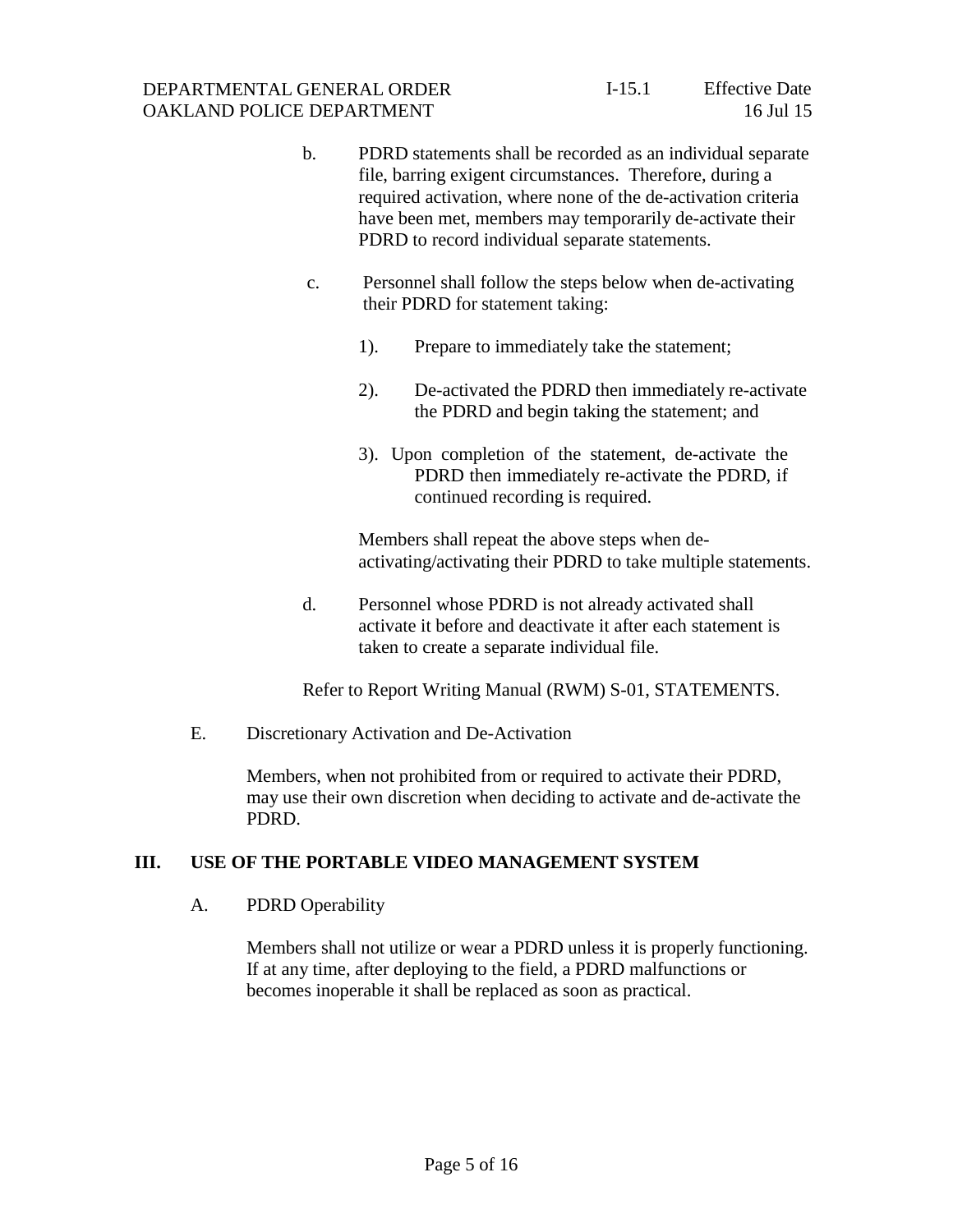#### DEPARTMENTAL GENERAL ORDER OAKLAND POLICE DEPARTMENT

## 1. Function Check

- a. Members assigned or checking out a PDRD shall test the equipment prior to every shift. Once activated, the indicator light of a fully functioning PDRD should change from solid green to blinking green. If this does not occur, the PDRD is not fully functional and a backup camera shall be checked out prior to deploying in the field.
- b. Members shall report all malfunctioning or inoperable PDRD issues to a supervisor as soon as practical. Additionally any unresolved PDRD equipment malfunctions/problems shall be reported to the Project Administrator for camera replacement or repair.
- c. Absent exigent circumstances, members shall check out a backup camera prior to deploying in the field and utilize it as required until such time as their assigned camera is operational or a new camera is assigned.
- 2. Battery Maintenance
	- a. Members shall ensure their PDRD battery is fully charged at the beginning of their shift.
	- b. Personnel assigned to maintain and issue backup PDRDs shall ensure the batteries are fully charged before issuing.
- 3. Data Upload

Members shall upload PDRD data files at the end of and, if needed, during their shift to ensure storage capacity is not exceeded.

- B. PDRD Placement
	- 1. Members shall position and securely attach the PDRD to the front of their uniform or uniform equipment, as the primary recording location, to facilitate recording.
	- 2. The PDRD may be temporarily moved from the primary location to facilitate recording in furtherance of a police objective. Upon completion of the objective, the PDRD shall be returned to the primary recording location as soon as practical.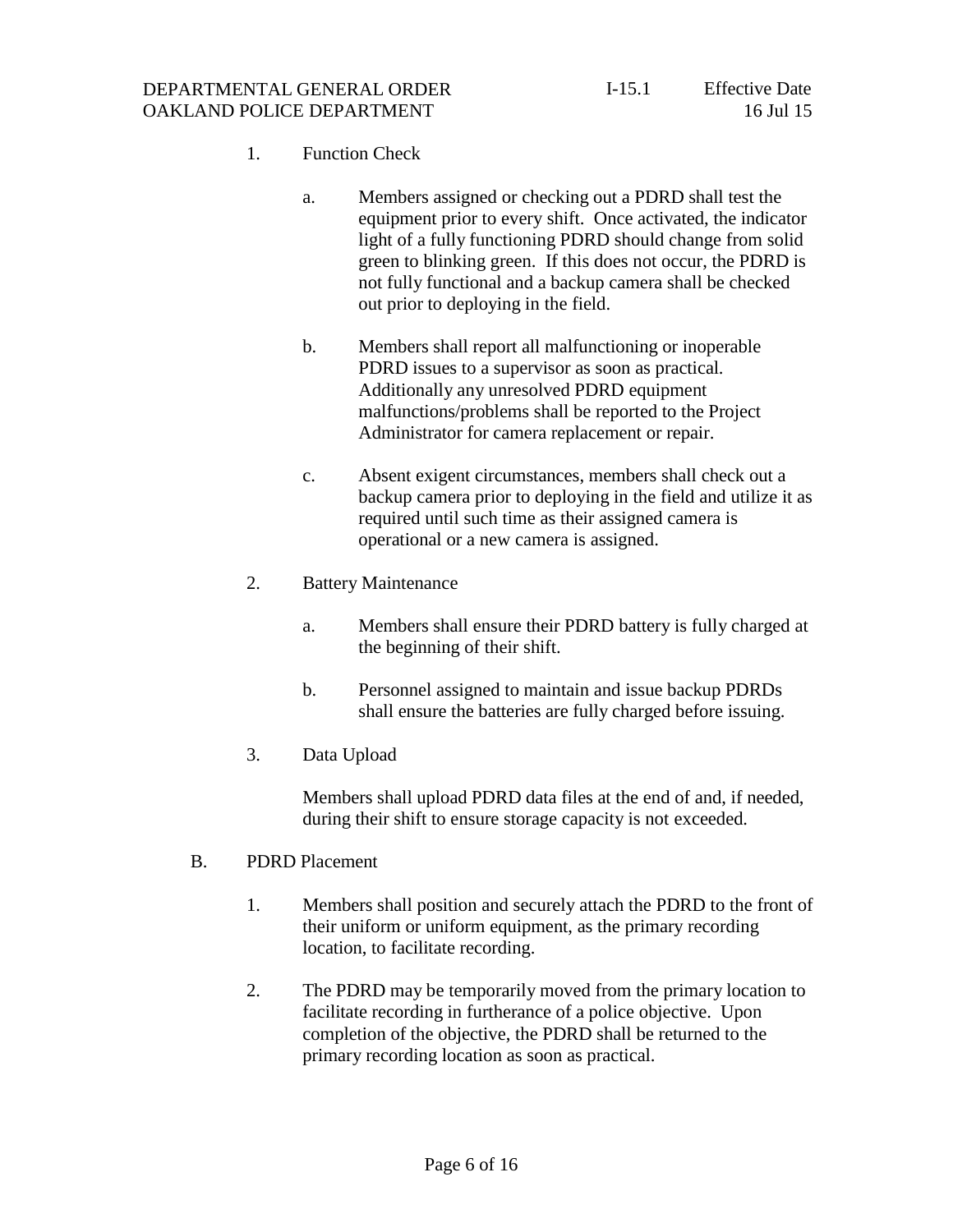- C. PDRD Use Documentation
	- 1. Personnel are required to document all activations of their PDRD, except for test or accidental recordings.

Documentation shall be provided in at least one of the following reports, as appropriate:

- a. Crime Report;
- b. Consolidated Arrest Report, electronic or paper, or Juvenile Record;
- c. Field Interview;
- d. CAD notes; or
- e. Use of Force Report
- 2. Personnel are required to document and explain in one of the reports specified above any delayed or non-activation of their PDRD when PDRD activation was required.

#### **IV. VIEWING PDRD VIDEO FILES**

Viewing PDRD video files is authorized, restricted or prohibited as follows (refer to Part V for required documentation):

- A. Level 1 Use of Force, Level 1Pursuit or In-Custody Death
	- 1. In the event of a Level 1 use of force, Level 1 pursuit or an incustody death, all PDRD recordings shall be uploaded to the server as soon as practical.
		- a. An involved or witness member's PDRD shall be taken from them and secured by a supervisor, commander or appropriate investigator, as necessary. The recordings shall be uploaded by personnel designated by the CID investigator.
		- b. After the recordings are uploaded, the CID investigator or designee shall turn the PDRD in to property until the CID and IAD Commander determine it may be released back to the member. The CID investigator shall ensure the chain of custody is documented in their report.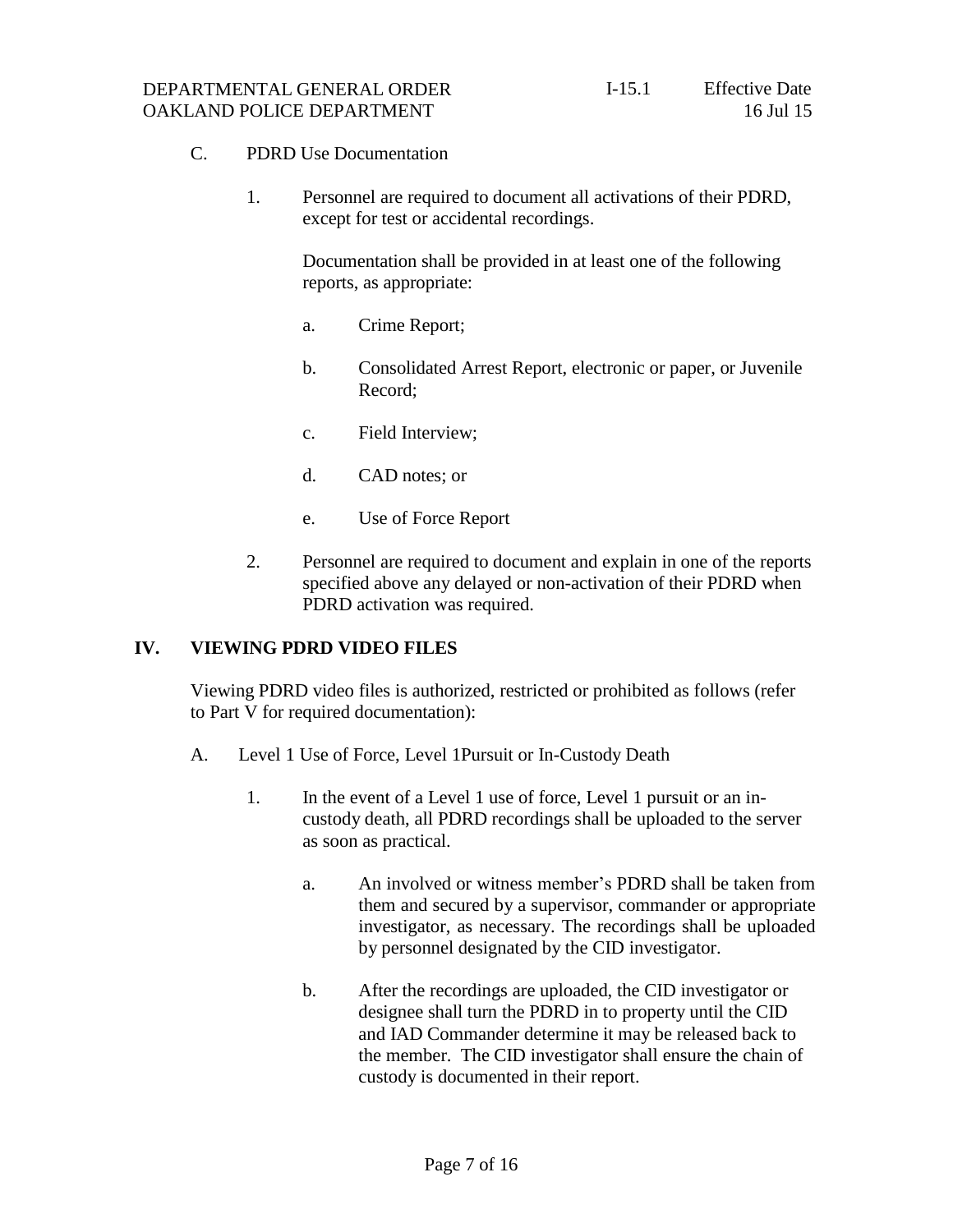#### DEPARTMENTAL GENERAL ORDER OAKLAND POLICE DEPARTMENT

- c. All personnel uploading secured PDRDs shall document that fact in their report and the "Comment" field of each video file they uploaded.
- d. Personnel uploading secured PDRD video files shall not view the files unless authorized by the CID investigator.
- 2. No personnel involved in or a witness to the incident may view any audio/video recordings prior to being interviewed by the appropriate investigative unit and receiving command approval.
- 3. Once a member's report(s) has been submitted and approved and the member has been interviewed by the appropriate investigator, the investigator will show the member his/her audio/video. This will occur prior to the conclusion of the interview process

Personnel will be given the opportunity to provide additional information to supplement their statement and may be asked additional questions by the investigators.

- B. Investigation of a Member
	- 1. Criminal Personnel who are the subject of a criminal investigation may not view any audio/video recordings related to the incident except upon approval, as specified below, by the CID or IAD Commander.
	- 2. Administrative Personnel having received notification (Complaint Notification Report [CNR]) from the IAD and who are considered to be a subject or witness officer, may not view any audio/video recordings related to the incident except upon approval, as specified below, by the IAD Commander.
	- 3. Requesting Review of Audio/Video Recordings

Subject or witness personnel wanting to view any of the audio/video recordings related to the incident shall make a request to do so, in writing or via email, to the CID or IAD Commander, as appropriate.

- 4. Approval or Denial to Review Audio/Video Recordings
	- a. The CID or IAD Commander receiving the above request shall notify the member, in writing or via email, of the approval or denial to view the recordings.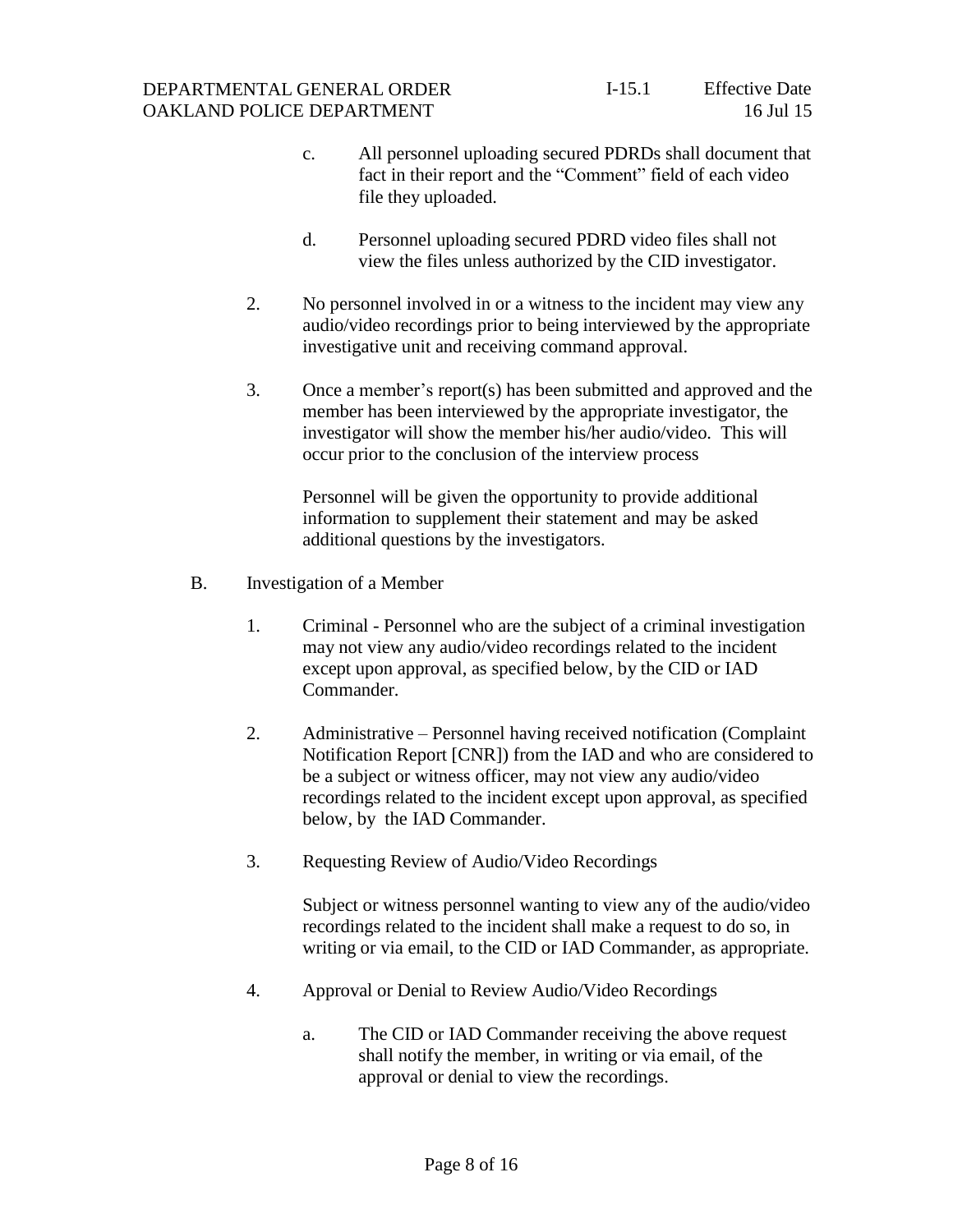The CID or IAD Commander shall document the approval or denial in the case file notes/log or include a copy of the approval or denial correspondence in the case file.

- b. Approval to view the audio/video recordings may be made by the CID or IAD Commander as long as he/she has determined that allowing the recordings to be viewed will not be detrimental to the investigation.
- C. Investigatory Review

Personnel assigned to CID or other investigatory units are authorized to view any PDRD video file associated to their active investigations, unless otherwise prohibited by policy.

Investigators conducting criminal or internal investigations shall:

- 1. Advise the Project Administrator or a System Administrator to restrict public disclosure of the PDRD file in criminal or internal investigations, as necessary;
- 2. Review the file to determine whether the PDRD file is of evidentiary value and process it in accordance with established protocols; and
- 3. Notify the System Administrator to remove the access restriction when the criminal/internal investigation is closed.
- D. Supervisor and Commander Review

Supervisors and commanders are authorized to review their own PDRD video files, all video files of their subordinates and, as necessary to complete required duties, any associated video files of non-subordinate members, unless otherwise prohibited by policy.

- 1. In addition to other required video recording reviews, all supervisors shall conduct a random review of at least one PDRD recording for each of their subordinates on a monthly basis. The selected recordings shall be viewed in their entirety and shall have a minimum length of ten (10) minutes.
- 2. When a supervisor is approving or investigating a UOF or vehicle pursuit they shall review the PDRD recordings of all members who are a witness to or involved in the use of force.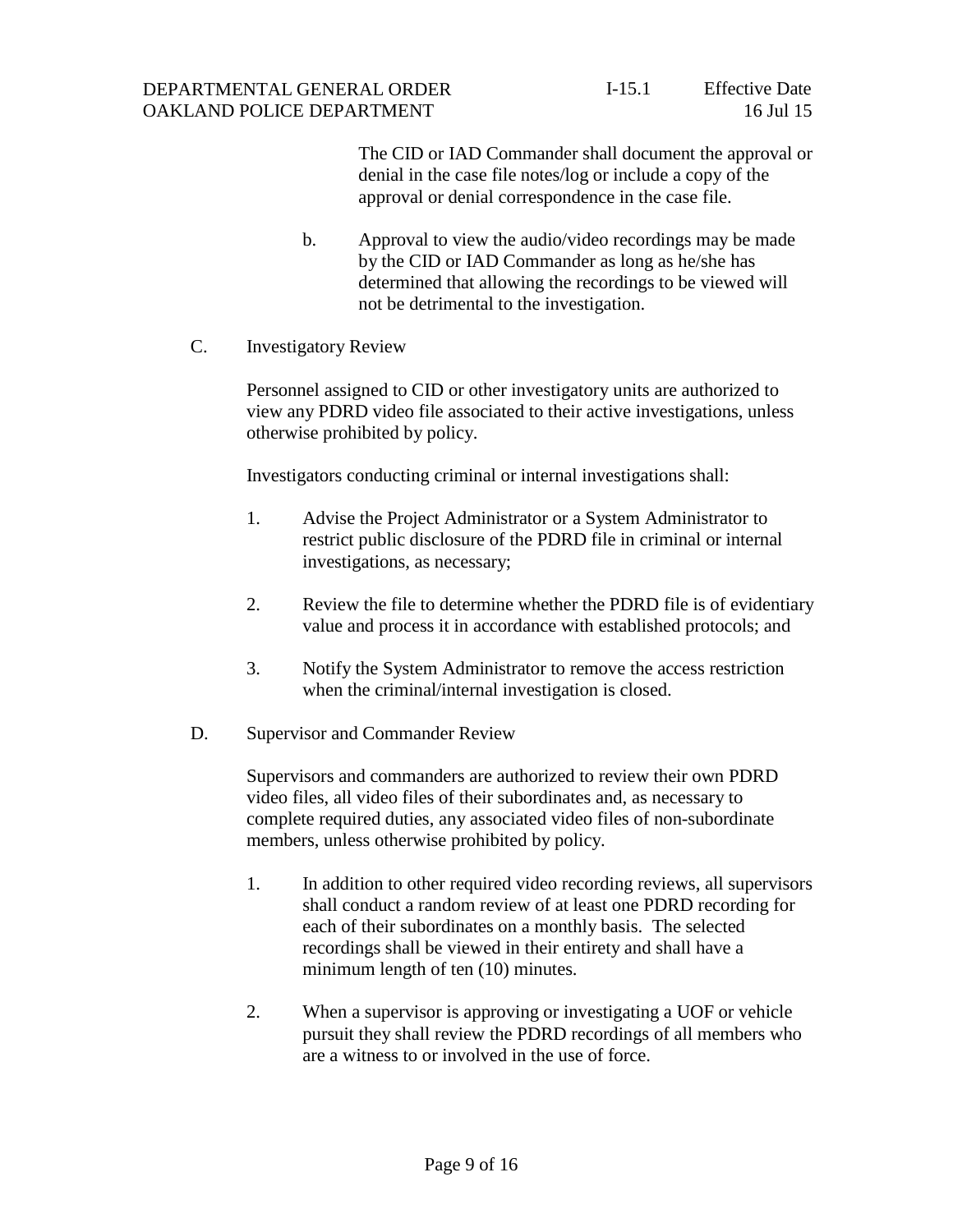- 3. Supervisors review of subordinate PDRD recordings shall include an assessment of:
	- a. Officer performance and training needs;
	- b. Policy compliance; and
	- c. Consistency between written reports and video files.
- 4. When a member does not activate or de-activate their PDRD as required, supervisors and commanders shall determine if the delayed or non-activation was reasonable, based upon the circumstances.

If the supervisor determines that the delay or non-activation was reasonable they shall document their justification in the UOF report or, if no UOF report is generated, in the officer's SNF. The supervisor's commander shall be advised and their name noted in the SNF.

- 5. Supervisors, commanders, and managers who discover Class II misconduct during the review of PDRD video, that does not indicate a pattern of misconduct, may address the Class II misconduct through non-disciplinary corrective action. Supervisors shall, at a minimum, document any Class II violation of this policy in the officer's SNF.
- E. Member Review

Members are authorized to review their own PDRD recordings to properly identify the data files, refresh their memory regarding an incident or any other work related purpose, unless otherwise prohibited by policy.

- F. Other Review
	- 1. OIG staff (when conducting audits), supervisors, commanders, active FTOs and the FTO Coordinator are authorized to view PDRD files to investigate allegations of misconduct or evaluate the performance of members, unless otherwise prohibited by policy.
	- 2. Training staff is authorized to view PDRD video files regarding incidents which may serve as learning or teaching tool.
- G. When personnel are authorized to view a PDRD video file by this policy, the video file shall be reviewed on a Department computer by logging onto the VERIPATROL system.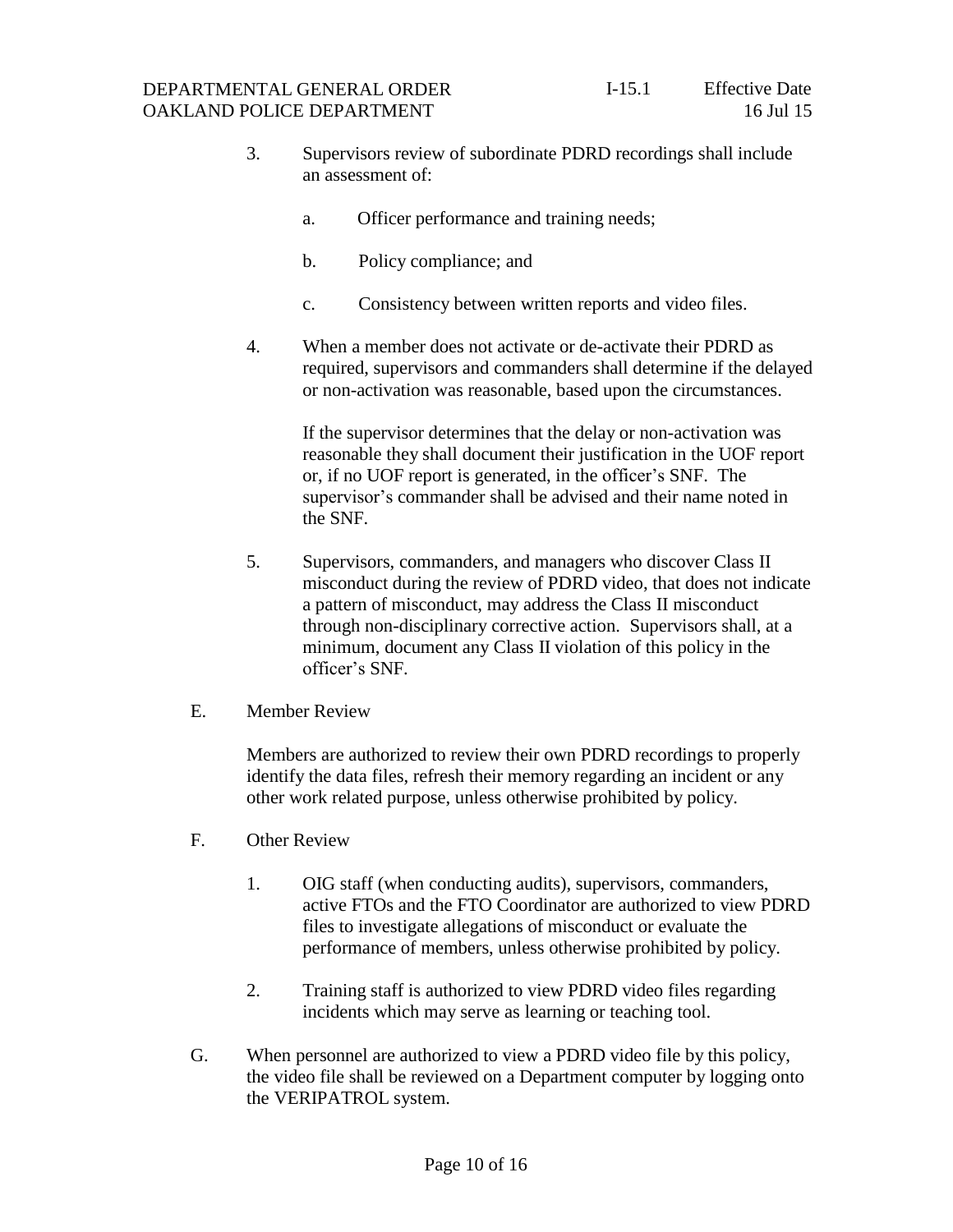#### **V. VIDEO FILE DOCUMENTATION AND CHAIN OF CUSTODY**

To ensure accountability for the proper identification, tracking and chain of custody for all original PDRD video files stored on the Department server and external copies of the PDRD video files, all personnel shall follow the protocols below.

- A. PDRD File Information Documentation
	- 1. Members shall enter in VERIPATROL the RD # associated with each video file. If no RD # is created for the video, the full CAD incident number shall be entered. Members shall add this data to the file by using the "Add Details" button in the VERIPATROL software program:
		- a. Category column- Select the appropriate category from the drop down menu; and
		- b. Case # column- Enter the report number if one exists, or if none exists, the full 15 digit incident number (i.e. LOP141002001196); or
		- c. If a PDRD video file was created and does not have an associated RD or incident number, the member shall enter "NONE" in the comment column.

This task should be completed by logging into VERIPATOL Mobile in the patrol vehicle where viewing and annotation can be completed daily throughout the member's shift.

- 2. Members are authorized to view their video in order to properly identify the data file unless otherwise prohibited by policy.
- 3. Entering the information specified in Section 1, above, shall be completed daily. Should conditions exist that prohibit completion during the member's shift, it shall be completed minimally by the end of the member's next regularly scheduled work day.

During incidents that require a large scale activation of the Department's members, (i.e. protest, natural disaster, etc.), the incident commander may approve delayed information entry, except in cases that require an investigative callout (e.g. Level 1 UOF, ICD, VPRD, criminal investigation of a member or employee.) The Incident Commander shall document their orders in the After Action Report.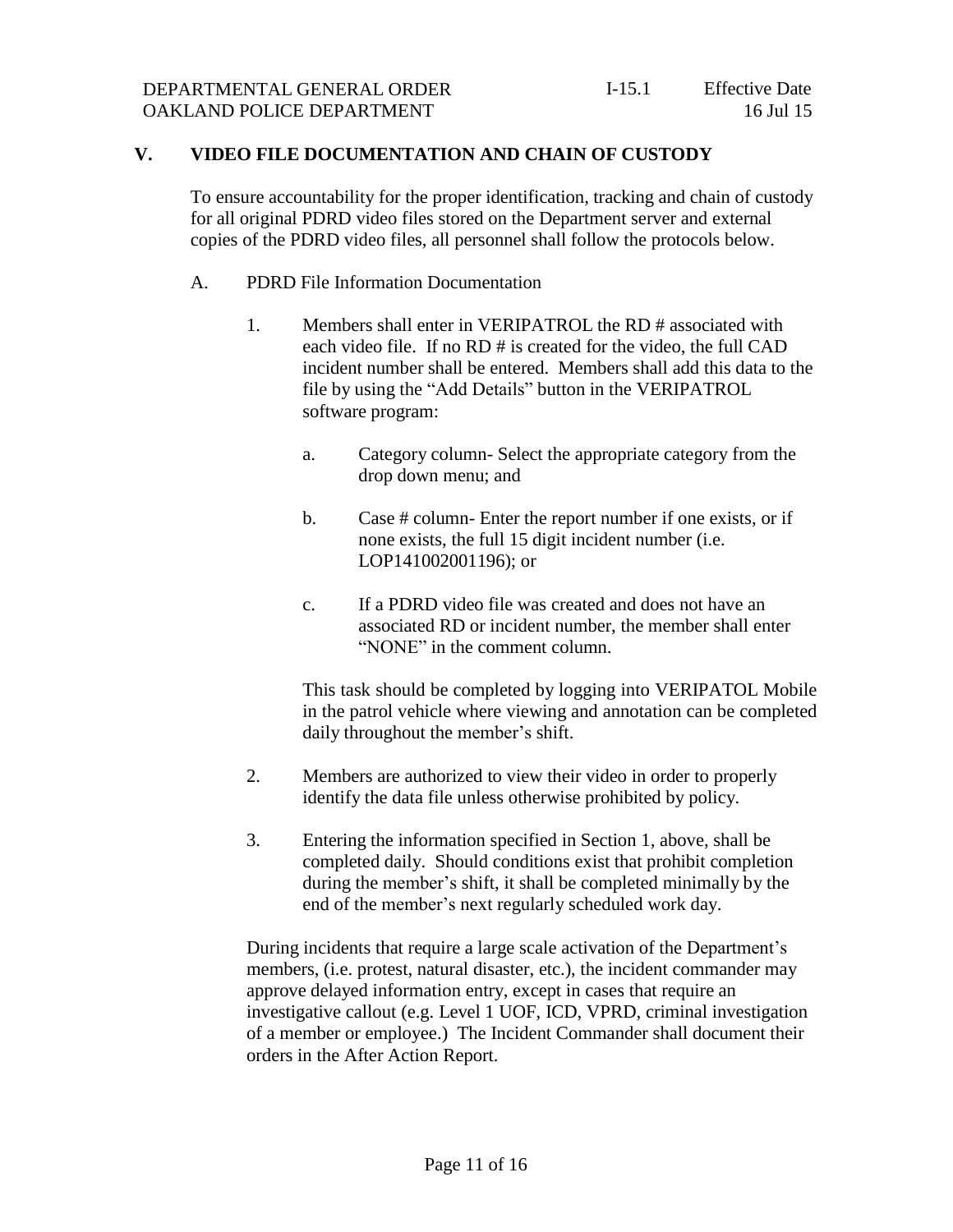### B. Viewing a PDRD video file

Authorized personnel viewing any video file shall document the reason for access in the "Comments" field of each video file viewed. The entry shall be made either prior to viewing the video or immediately after viewing the video.

- C. Copying a PDRD video file other than for court
	- 1. Personnel authorized to make copies of PDRD video files shall document the reason for making the copy and the name of the person receiving the copy in the "Comments" field of each video file copied. If applicable the name entry shall also include the person's rank and serial number.

The entry shall be made either prior to copying the video file or immediately upon completion.

- 2. Copies of PDRD video files for internal use shall be maintained in the appropriate case file or a secure location. When the copy is no longer needed, it shall be returned to a system administrator for destruction. The system administrator shall make an entry in the "Comments" field of the video file that the copy was destroyed.
- 3. Copies of PDRD video files for release pursuant to a public records request or as authorized by the Chief of Police or designee, shall be redacted, as required by prevailing law and Department procedures, prior to release. (Refer to Part VII regarding public records access.)
- 4. All personnel are prohibited from:
	- a. Making unauthorized copies of an original or copied PDRD video file;
	- b. Giving or showing copies of PDRD video files to anyone without a lawful right to know and need to know, unless authorized by the Chief of Police; and
	- c. Posting or having another person post a copied PDRD video file on any social media site or public site, unless authorized by the Chief of Police.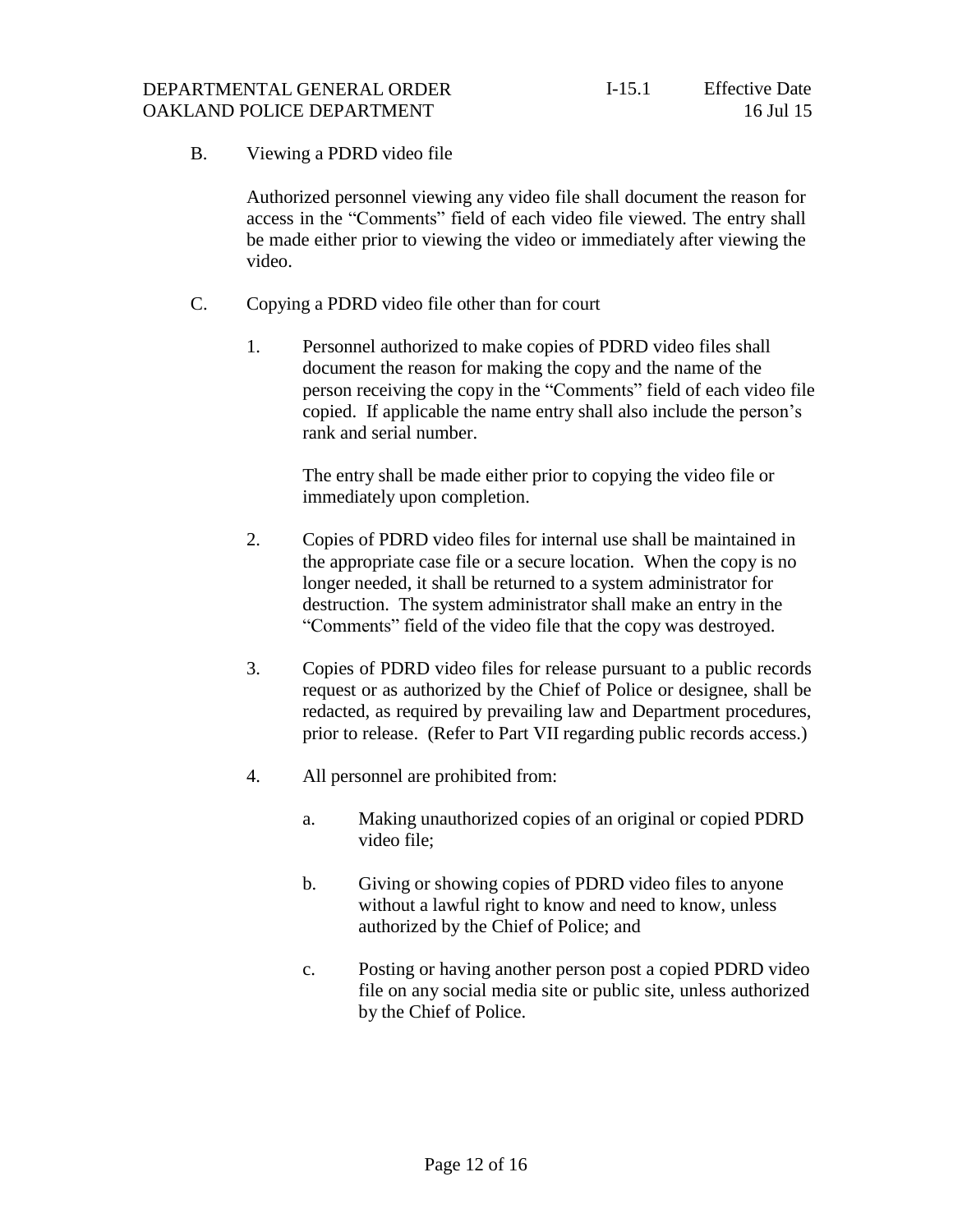#### DEPARTMENTAL GENERAL ORDER OAKLAND POLICE DEPARTMENT

## D. Copying a PDRD video file for court

1. Personnel authorized to make copies of PDRD video files shall document the reason for making the copy and the name of the person receiving the copy in the "Comments" field of each video file copied. If applicable, the name entry shall also include the person's rank and serial number.

> The entry shall be made either prior to copying the video file or immediately upon completion.

2. The person receiving the copy shall maintain the copy in a secure location until it is needed for court or custody is transferred to another person. Additionally, they shall document, as soon as practical, the name and/or position of the person receiving the copy in the "Comments" field of each video file.

> The documentation of the chain of custody and responsibility to secure the copy shall transfer to the person receiving the copy until:

- a. The copy is received by non-Department personnel (e.g. District Attorney, City Attorney, Court Clerk, etc.);
- b. The copy is admitted in to evidence; or
- c. The copy is returned to a system administrator for destruction.
- 3. System Administrators receiving a video file copy for destruction shall ensure the copy is destroyed and make an entry in the "Comments" field of the video file that the copy was destroyed.
- 4. CID or other investigative personnel taking a case to the District Attorney for charging are responsible for obtaining copies of all applicable PDRD files for presentation to the DA.

#### **VI. RESPONSIBILITIES**

A. Project Administrator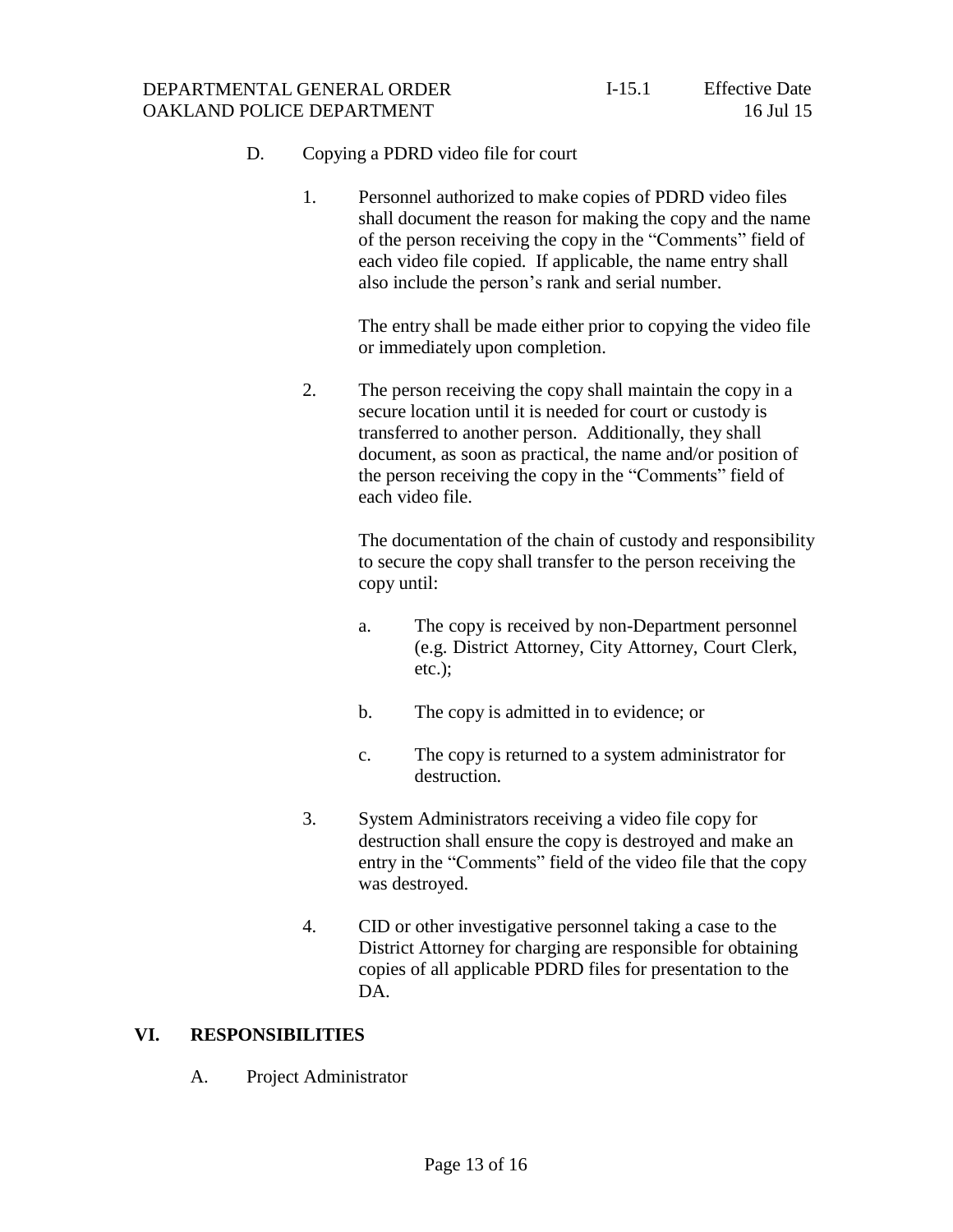The Project Administrator is designated by the Chief of Police and has oversight responsibilities to include, but not limited to, the following:

- 1. Document and track malfunctions and equipment failures;
- 2. Policy and procedure review and evaluation;
- 3. Ensure PDRD files are secured and retained for a minimum of two (2) years;
- 4. Ensure PDRD files are reviewed and released in accordance with federal, state, local statutes, and Departmental General Order M-9.1, PUBLIC RECORDS ACCESS;
- 5. Train the System Administrators to ensure consistency; and
- 6. Establish policy and procedures for the replacement of nonfunctioning PDRDs and the check-out of spare PDRDs.
- B. System Administrators

System Administrators shall be designated by the Bureau Commander for non-patrol assignments or the CID Commander for CID personnel. All Sergeants of Police assigned to the Patrol Division are System Administrators.

System Administrator responsibilities shall include, but are not limited to, the following:

- 1. Ensure officers are assigned a fully functional PDRD. Malfunctioning PDRDs shall be replaced as soon as practical, in the manner specified by the Project Administrator;
- 2. User training;
- 3. Ensure the return of damaged equipment to the Project Administrator;
- 4. Make copies of PDRD files for court or other authorized activities;
- 5. Destruction of copied PDRD files not admitted as evidence in court or no longer needed internally; and
- 6. Approve/disapprove requests for deleting accidental recordings.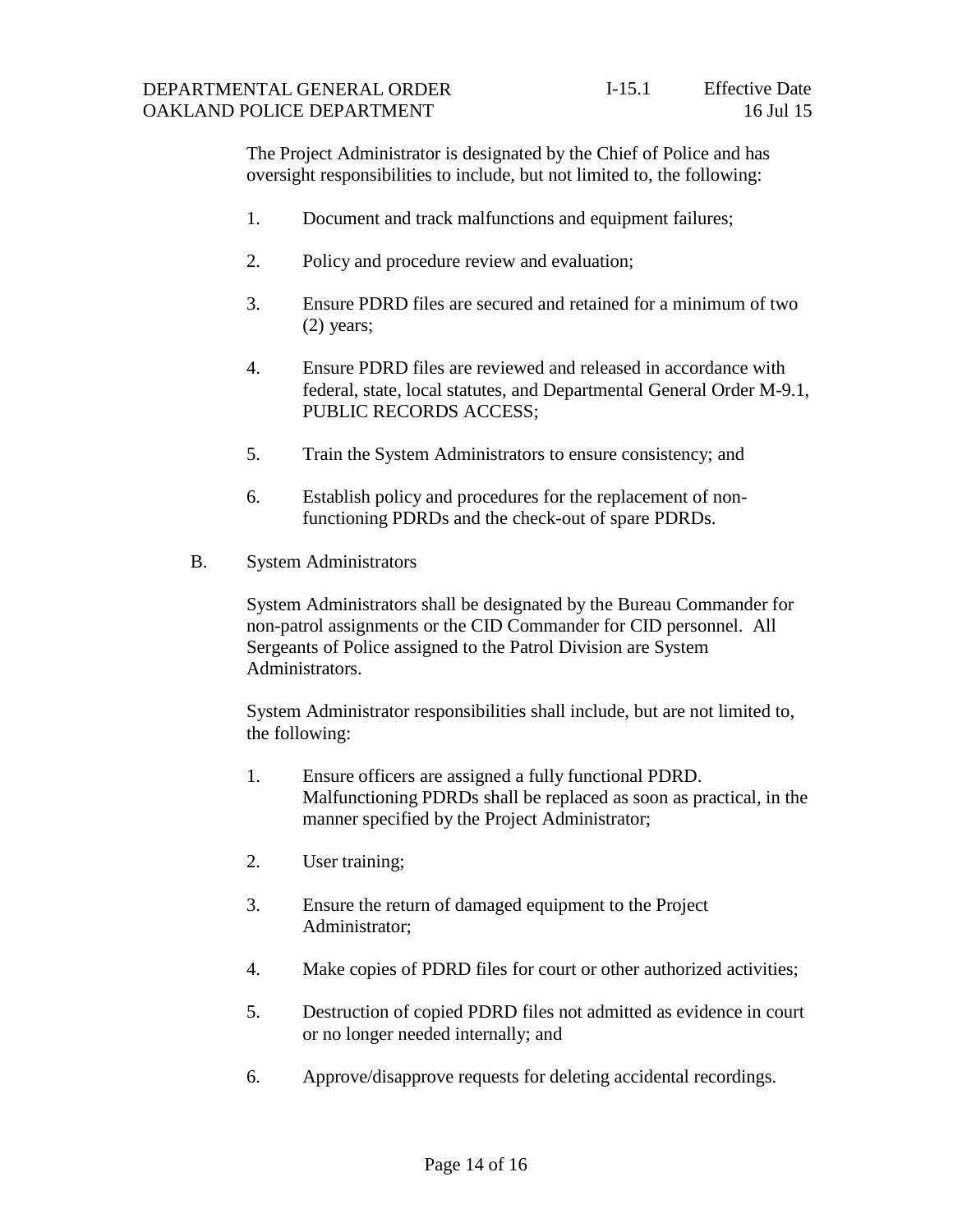### **VII. PDRD FILE REQUESTS**

A. Departmental Requests

Personnel requiring a copy of PDRD audio/video file(s) for court shall contact their first line supervisor. If the first line supervisor is unavailable, personnel shall contact any System Administrator.

- 1. In non-patrol assignments, requests for PDRD audio/video file(s) shall be forwarded to the designated System Administrator.
- 2. Any PDRD copies not entered into evidence shall be returned to the first line supervisor or a System Administrator for destruction.
- B. Non-Departmental Requests.

Public Records requests shall be accepted and processed, in accordance with the provisions of federal, state, local statutes and DGO M-9.1, PUBLIC RECORDS ACCESS, and forwarded to the Project Administrator.

C. Request for deletion of an accidental recording.

In the event of an accidental activation of the PDRD and the resulting recording is of no investigative or evidentiary value, the respective personnel may request that the PDRD file be deleted by submitting an email request to their immediate supervisor with sufficient information to locate the PDRD file.

Approved requests shall be submitted to the Project Administrator a[t](mailto:PDRD@oaklandnet.com) [PDRD@oaklandnet.com.](mailto:PDRD@oaklandnet.com)

- D. A PDRD file may be utilized as a training tool for individuals, specific units, and the Department as a whole. A recommendation to utilize a PDRD file for such purpose may come from any source.
	- 1. A person recommending utilizing a PDRD file for training purposes shall submit the recommendation through the chain-of-command to the Training Section Commander.
	- 2. The Training Section Commander shall review the recommendation and determine how best to utilize the PDRD file considering the identity of the person(s) involved, sensitivity of the incident and the benefit of utilizing the file versus other means.